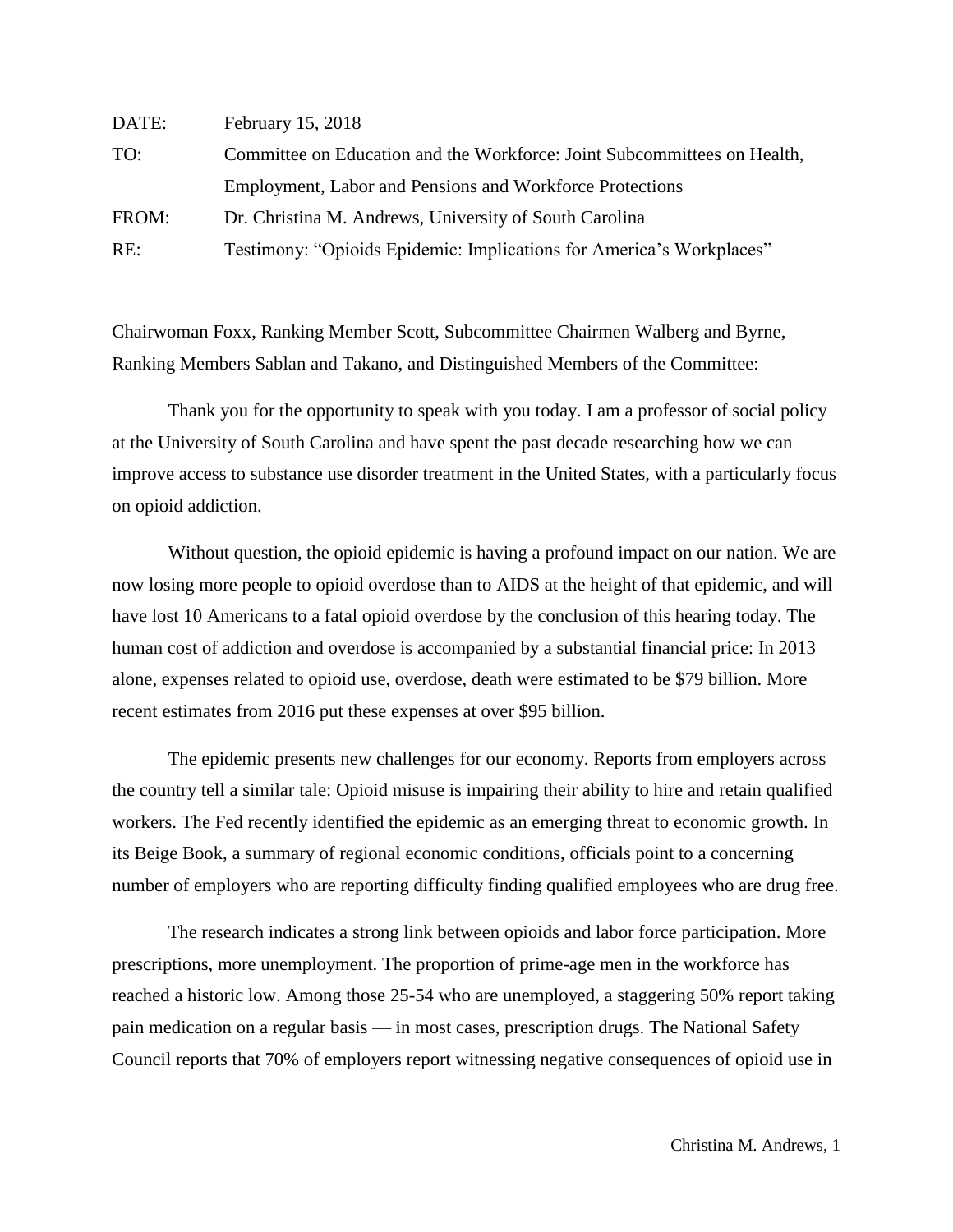the workplace, including absenteeism and drug use on the job. The total cost to employers annually: An estimated \$26 billion resulting from no shows, turnover, and reduced productivity.

The most effective strategy to address these challenges is expansion of opioid use disorder treatment. Decades of research have established that opioid addiction is a chronic disease that can be treated effectively with a combination of medication and psychosocial intervention. Recovery is possible.

Employees struggling with addiction must be connected to treatment so that they can achieve recovery and remain employed. Those who have dropped out of the workforce due to addiction must also receive treatment so that that can get back to work. This is the only realistic way to increase the supply of qualified workers. Drug testing is not an effective deterrent for people who have the disease of addiction. Treatment is the most sensible and evidence-based approach to reduce opioid misuse in the workplace.

How can we increase access to treatment? Let me share with you several excellent recommendations, many of which come from the Surgeon General's Re*port on Alcohol, Drugs, and Health*, and the Final Report of the Opioid Commission appointed by President Trump:

First, protect the Medicaid expansion and the health insurance exchanges. The Affordable Care Act (ACA) has extended health insurance coverage to nearly one million people with opioid use disorders. Many are in the workforce. If the law were repealed, nearly one-third of all Americans with an opioid use disorder would suddenly lose access to treatment. Lifesaving drugs, such as buprenorphine and extended-release naltrexone, are costly and financially out of reach for many uninsured people. The uninsured must seek care from overburdened safety-net providers, which often have long waiting lists to enter treatment. People with opioid use disorder risk a fatal overdose each day that they must wait for treatment to begin. With an increase in the use of deadly drugs as fentanyl in the heroin purchased in the United States, the stakes of not receiving treatment on demand are high.

Moreover, Medicaid waivers that impose work requirements could force beneficiaries to quit treatment in order to maintain their coverage, with negative effects for the workplace and the epidemic. This poses a particular hardship for Medicaid beneficiaries who have severe substance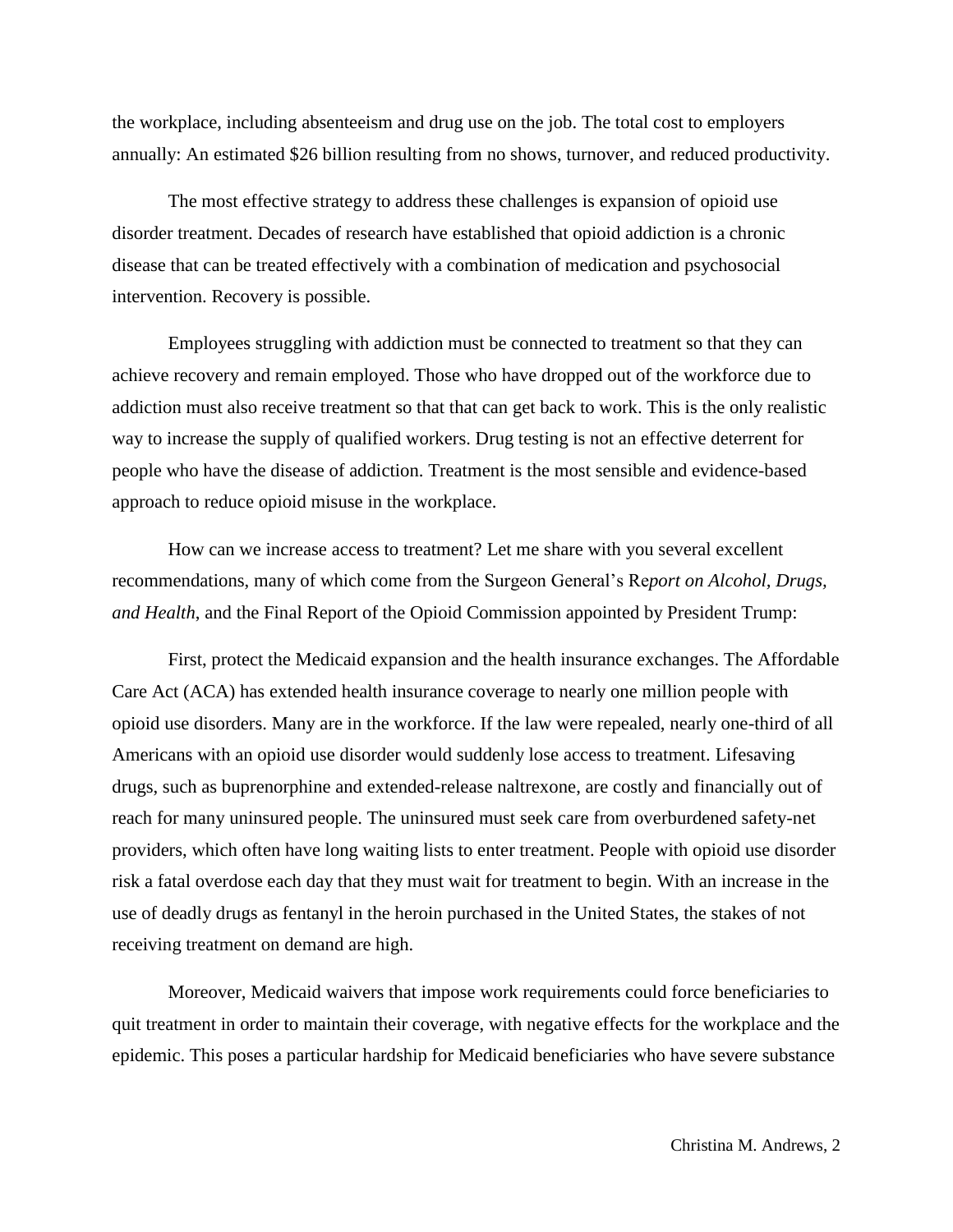use disorder that requires medically-managed inpatient or residential treatment in order to achieve detoxification and stabilization.

Second, actively enforce parity regulations established under the Mental Health Parity and Addiction Equity Act (MHAEA) of 2008 and extended under the ACA. These regulations, which have benefited approximately 60 million Americans, have been critically important in reducing utilization controls have historically limited patients' ability to access to opioid use disorder treatment. Research findings from the National Drug Abuse Treatment System Survey have revealed substantial decreases in use of preauthorization and annual service limits for lifesaving treatment for opioid use disorder after implementation of MHPAEA parity regulations. For employers to help their workers get the treatment they need, we must ensure that their health plans provide equitable access to opioid use disorder treatment benefits.

Third, uphold existing regulations on Association Health Plans. The Trump Administration recently directed the federal government to expand access to association health plans and other types of insurance products, such as short-term limited duration insurance. The proposed rule issued by the Department of Labor last month would allow for a proliferation of poorly-regulated health plans subject to few consumer protections. We must not allow Americans to spend their money on health plans that may not provide coverage for opioid use disorder treatment should they need it.

Fourth, rapidly expand distribution of naloxone, the opioid-agonist designed to counteract the effects opioid overdose. We must get naloxone into every hospital, school, and local police station in the country. While the price of naloxone has increased substantially in recent years, the Federal government is in a strong position to purchase naloxone in bulk at a reduced rate. According to the Centers on Disease Control, naloxone has saved over 27,000 lives between 1996 and 2014. Thousands of additional lives can be saved by taking this step alone.

Finally, increase prevention efforts. This includes better regulation and monitoring of opioid prescribing. expanded options for safe disposal, greater support for effective non-opioid approaches to pain management, and expansion of injury prevention programs to reduce the need for pain medications.